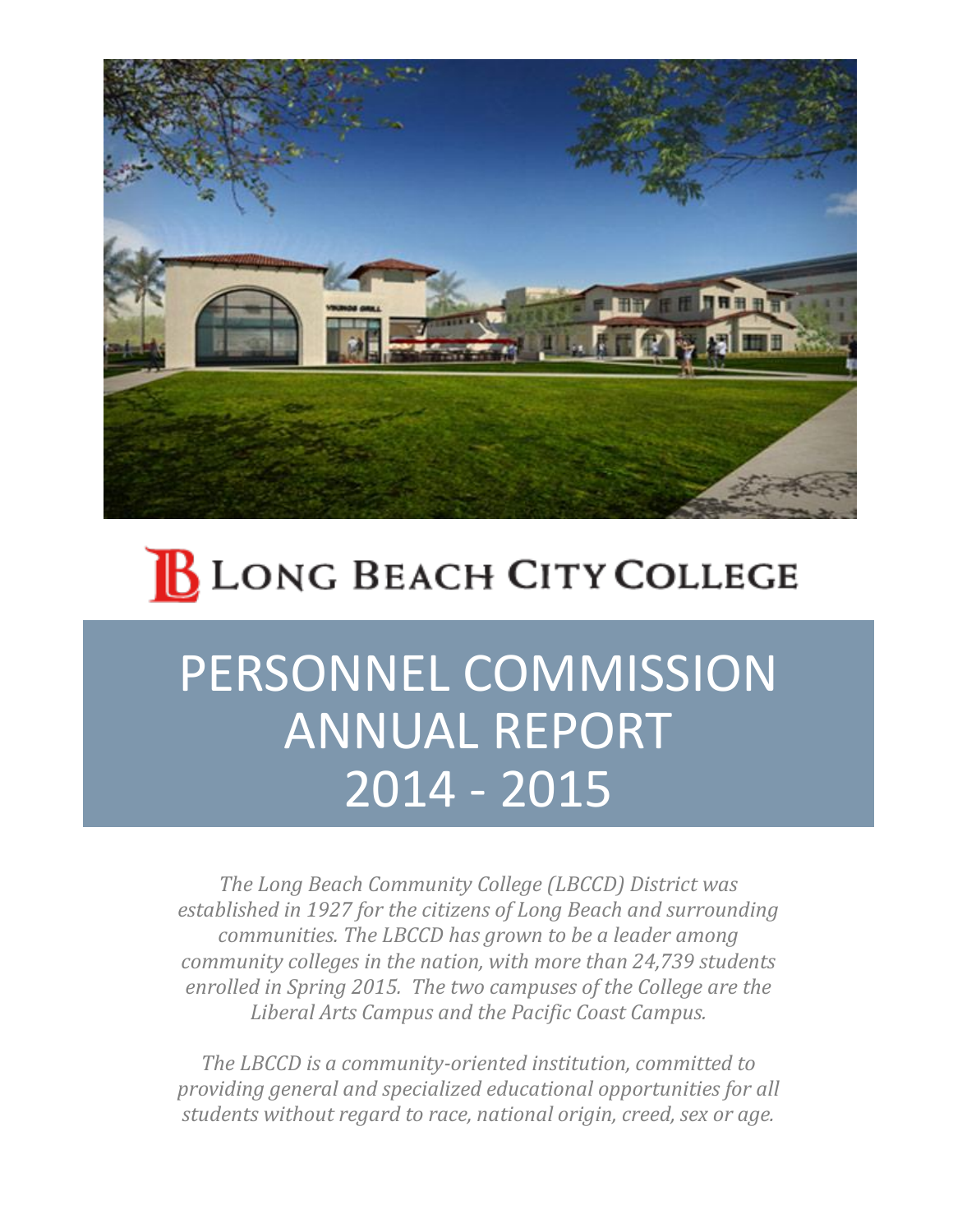## TABLE OF CONTENTS

### Contents

| - 2           |
|---------------|
| 2             |
| $\mathcal{S}$ |
| $3 - 4$       |
|               |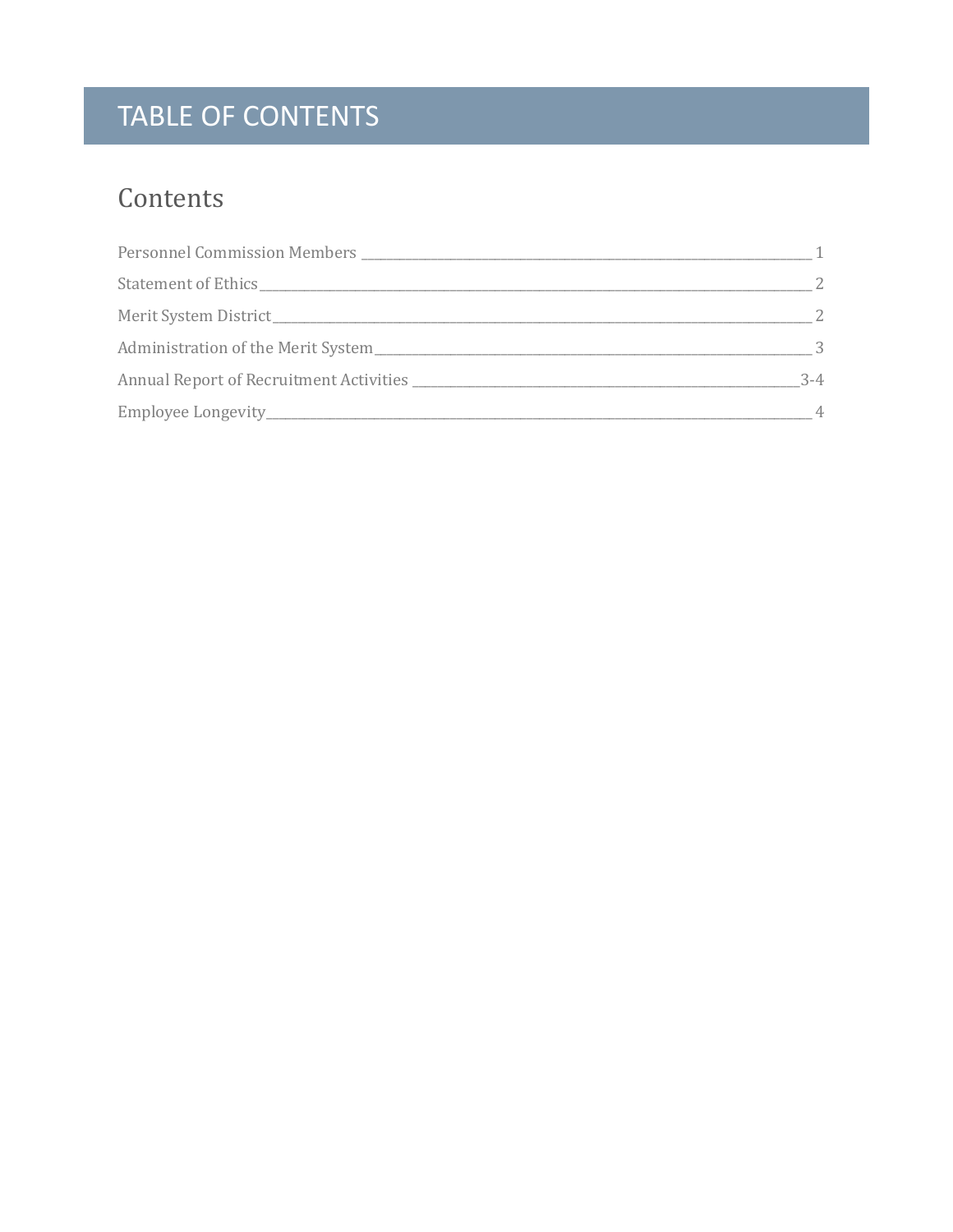### PERSONNEL COMMISSION MEMBERS

Personnel Commission members are appointed for three-year staggered terms – one member is appointed by the Governing Board, one member is appointed by the classified bargaining unit and the third member is appointed by the other two members.



#### RICHARD GAYLORD

Our chairperson, is the Board's appointee. Mr. Gaylord is a licensed real estate broker who has been active in both professional organizations and in community service. In addition to his current service, Mr. Gaylord has served as the Chair of both the Long Beach Civil Service Commission and the Long Beach Planning Commission, and as the Chairman of the State's Board of Behavioral Science Examiners. He served as the 2008 President of the National Association of Realtors.



#### JACQUELINE WILVERS

Our Vice Chairperson is the Representative Union's appointee to the Commission. She has worked in education for 26 years in the Community College and K-12 Public School Systems, as well as in Private Education. Commissioner Wilvers was a classified employee at Long Beach City College for 16 years and served as a union officer for many of those years. She attended Long Beach City College as a student, and she received undergraduate and graduate degrees from California State University, Long Beach. She is a grant writer and fund-raising consultant.



JEANNINE MCMANIGAL-BALL Our other member is the joint appointee of the Board of Trustees and Classified Employee's Union. She graduated from Lakewood High School and Long Beach City College, before receiving her Bachelor's Degree from the University of Southern California and Master's Degree from CSULB. Ms. McManigal-Ball is a teacher at Los Alamitos High School.

#### **Personnel Commission Meetings**

Regularly scheduled meetings of the Personnel Commission are at Long Beach City College. Agendas and minutes are posted to our website: <http://commission.lbcc.edu/meetings.cfm>

The Personnel Commission website provides useful information, annual reports, meeting schedule, agendas, minutes, Rules and Regulations of the Classified Service and job openings.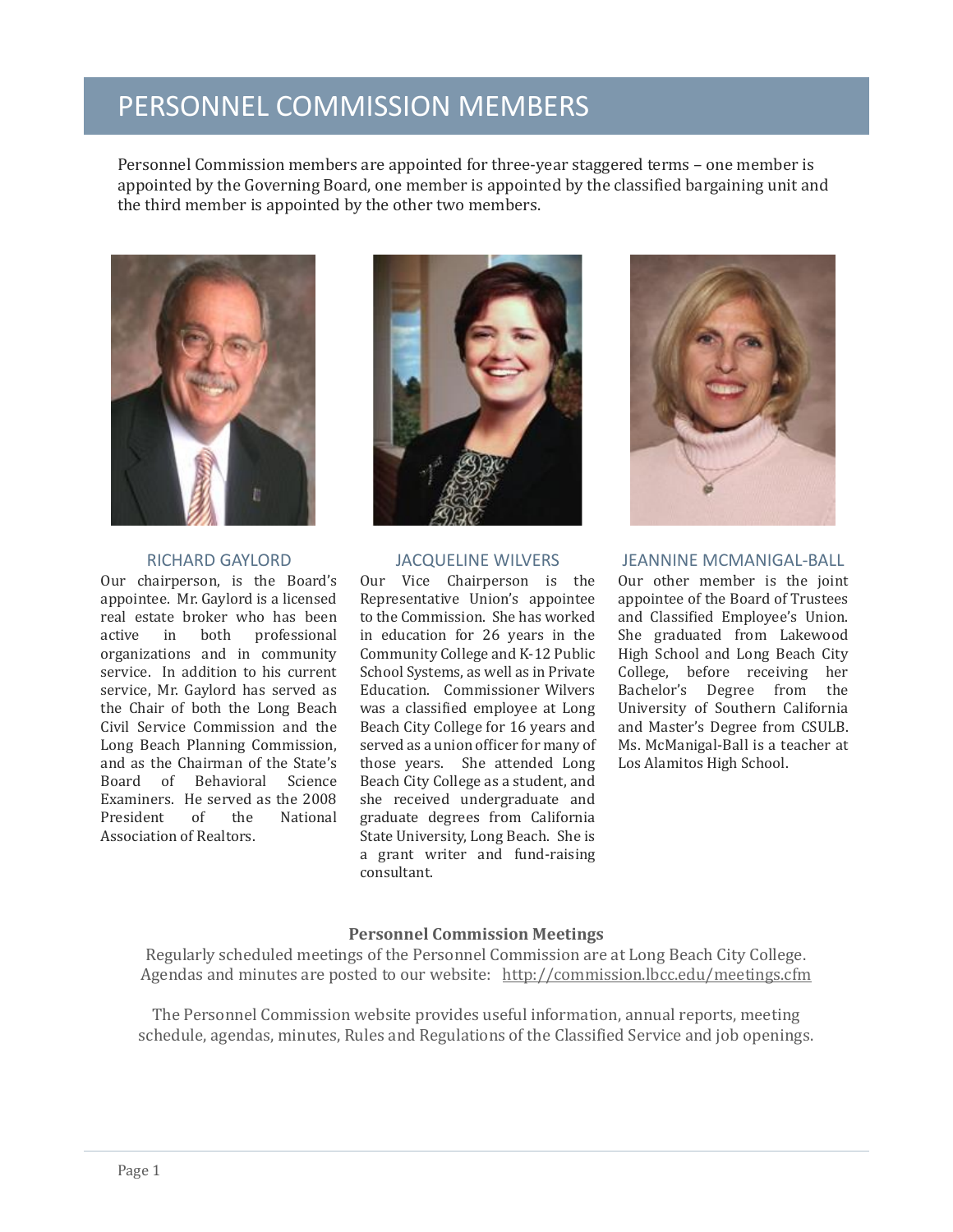### STATEMENT OF ETHICS

We, members of the Long Beach Community College District Personnel Commission and Staff believe:

- We exercise our responsibilities within all applicable Federal and State Law.
- Equal opportunity should be provided to ALL and ALL shall be allowed to present their qualifications under a system of merit selection.
- Efficiency of the classified service begins with individual responsibility to a shared ethical and work-related commitment by all employees in the workplace.
- As leaders in support of the Merit System, we set the ethical tone by our personal conduct and our institutional leadership.
- Implicit in our support of the Merit System is our obligation to administer state and federal laws honestly in the mutual interest of the citizens, elected representatives, management, and employees.
- We should continue to seek, through state legislation and local policies, rules and processes which will further the interests of efficiency and fairness under the Merit System guidelines.
- We should conduct ourselves both on and off the job in such a manner as to create faith in the objectivity and impartiality of our decisions.

### MERIT SYSTEM DISTRICT

The Merit System was established at LBCCD in July of 1978, by act of the Classified Employees of the College, according to California Education Code §88000 - §88180. At LBCCD, excellence in the support of public education is the ultimate goal of the Merit System. Guiding this achievement are the following general principles:

- Hire and promote employees on the basis of ability, with open competition in initial appointment.
- Prevent appointments to positions based upon politics or personal favoritism.
- Ensure that employees doing like work are similarly classified and receive like pay.
- Provide fair and impartial personnel rules and consistency of administration of the rules.
- Assure fair treatment of applicants and employees in all aspects of personnel administration without regard to political affiliation, gender, age, or religious creed, and with proper regard for their privacy and constitutional rights as citizens.
- Impartial hearing of appeals on disciplinary actions.
- Career service employees are encouraged to remain with and to promote within the College in an effort to retain the services of qualified employees.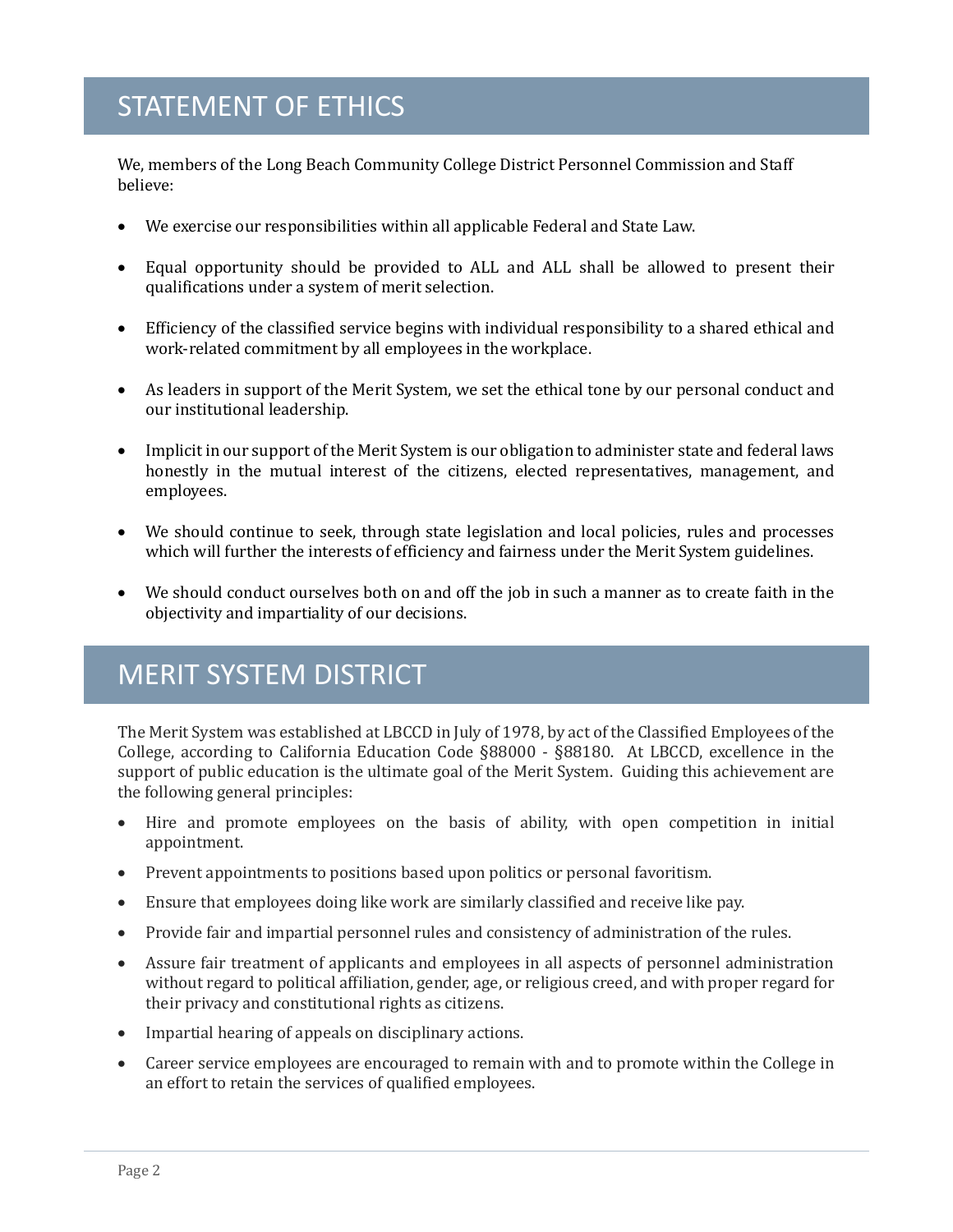### ADMINISTRATION OF THE MERIT SYSTEM

The Personnel Commission plays a critical role in the selection of LBCCD's excellent classified staff. Working through its Director, the Commission has a threefold responsibility:

- To cooperate with the governing board and administrators in the quest for competent employees and good personnel administration;
- To represent the interests of the general public by providing a personnel system dedicated to hiring and retention of highly qualified/competent workers in the service of the jurisdiction, and
- To see that classified employees receive fair and equitable treatment.

The focus of the Personnel Commission for the 2014-2015 school year was to continue to broaden the recruiting methods using the NeoGov online application process, continue the review and analysis of Personnel Commission Rules & Regulations, and to continue to enhance customer service to the classified employees of the LBCCD.

In focusing on recruitment and selection, we extend our gratitude to the many individuals who so generously gave their time and expertise to serve on interview panels. Their commitment to excellence truly is visible in the workforce of the Long Beach Community College District.

### ANNUAL REPORT OF RECRUITMENT ACTIVITIES 2014-15

Academic Administrative Assistant Accounting Technician I Accounting Technician II Administrative Assistant Administrative Assistant Administrative Support (Limited Term Assignment Pool) Administrative Support Specialist Admission & Records Technician I American Language & Cultural Institute Coordinator Applications Development Analyst V Associate Director, Public Relations & Marketing Auditorium Technical Coordinator Business Client Supervisor Business Systems Analyst IV Career and Technical Education Coordinator Cashier Child Care Assistant Child Care Assistant (Limited Term Assignment Pool) Child Development Center Associate Teacher Child Development Center Teacher Custodian Deputy Director, Operations and Maintenance Deputy Director, Planning and Construction Director Global Trade & Logistics

Director, Classified Human Resources Director, College Advancement, Public Affairs & Governmental Relations Director, Institutional Research Director, Student Health Services and Student Life Disability Support Services Specialist Electrician Financial Aid Advisor Financial Aid Specialist Grant Assistant III Grounds and Transportation Supervisor Help Desk Support Specialist Human Resources Manager - Classified Instructional Aide, Student Success Center Instructional Laboratory Coordinator Lead Cashier Matriculation Aide Operations Manager Performance Accompanist Records Specialist Research Analyst I SBDC Regional Director Science Laboratory Equipment Technician Senior Accounting Technician Senior Administrative Assistant